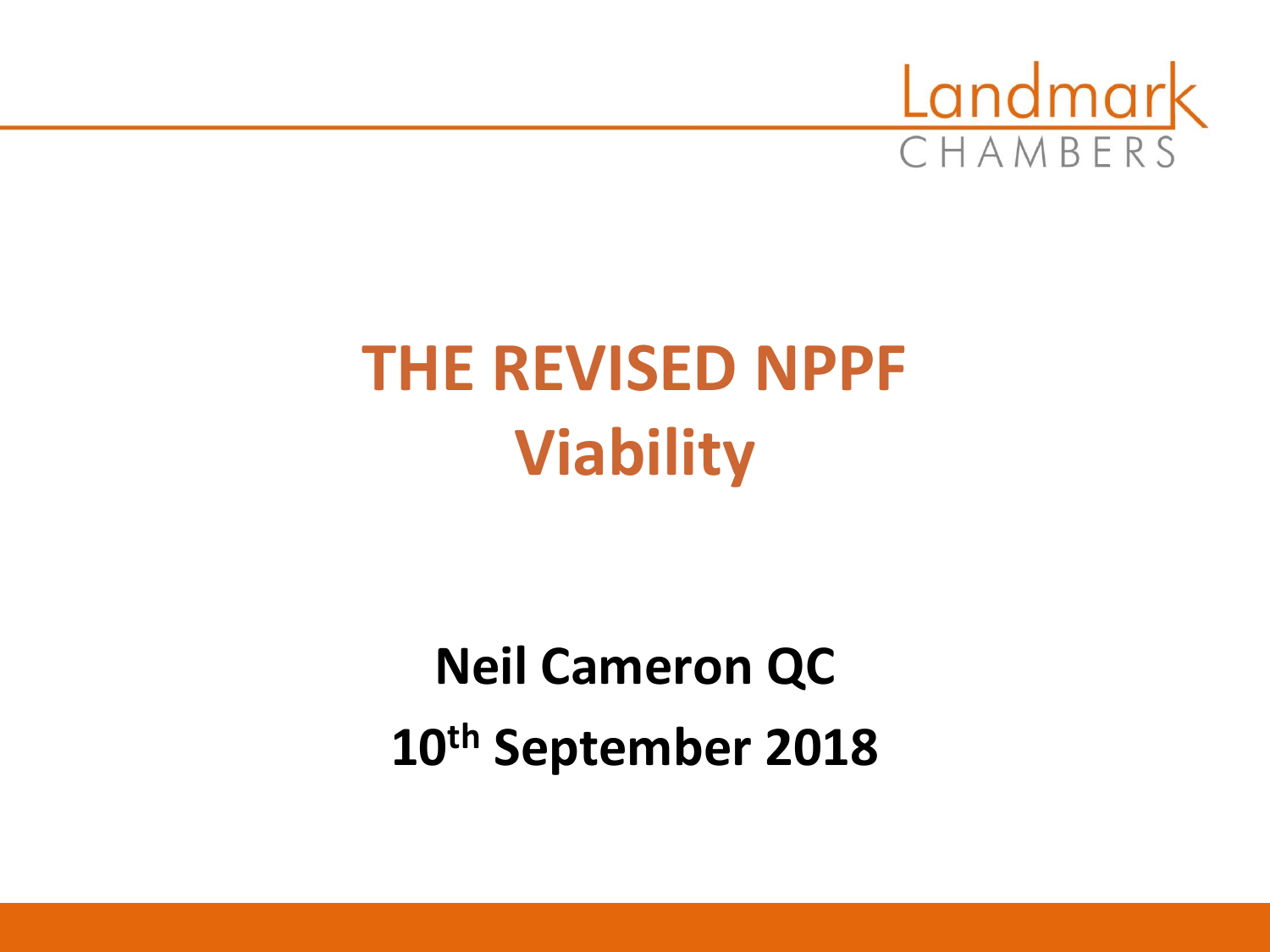# **Introduction (1)**

 $\frac{1}{C}$ 

- Plan making
- Decision taking
- Standardised approach
- Conclusions

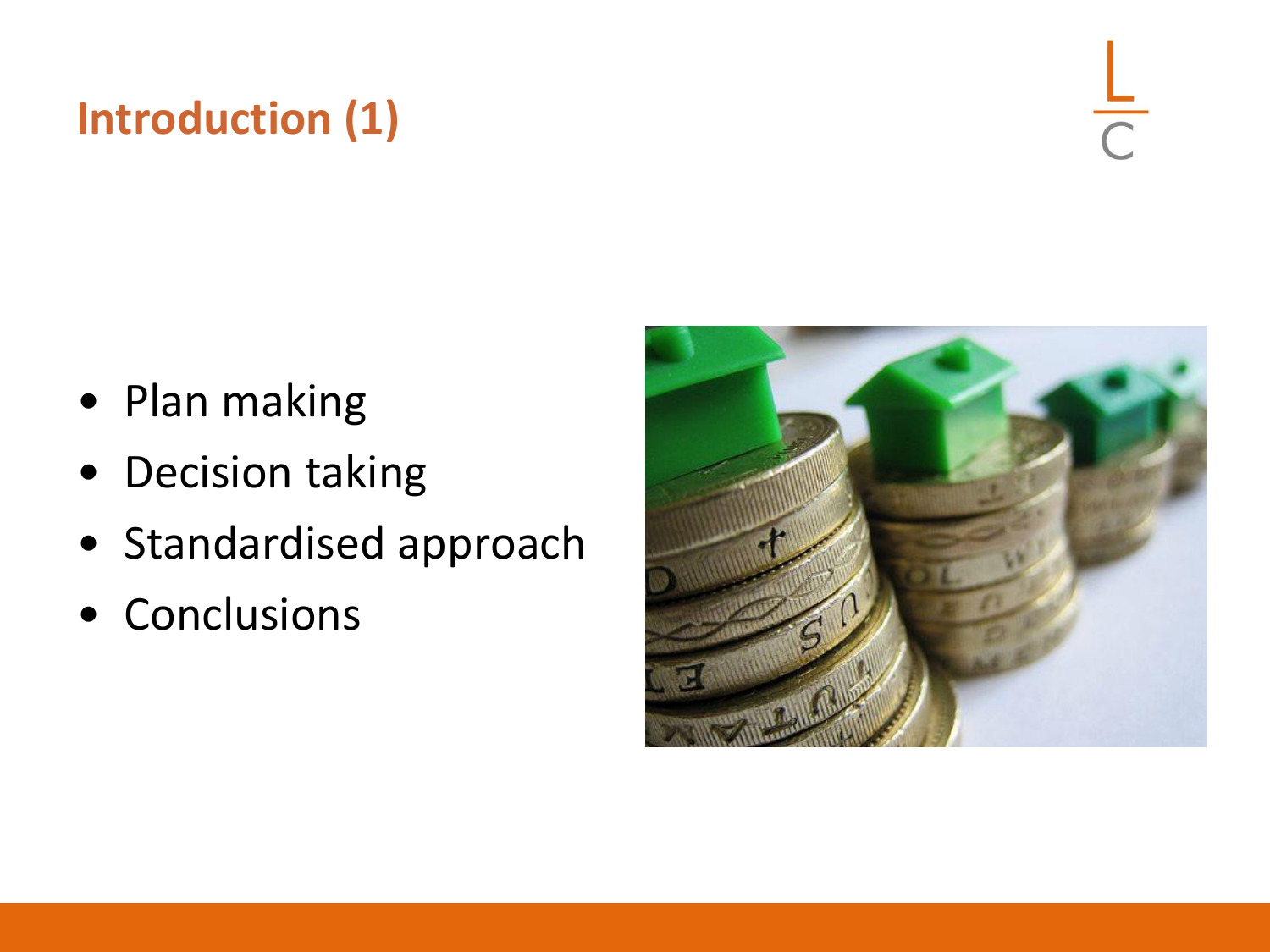# **Introduction (2)**

Paragraph 57 of the NPPF

- An assumption is to be made that developer contributions and other requirements based on up to date planning policies will not render a development economically unviable.
- A standardised approach to viability assessment is to be followed.
- Viability assessments are to be made publicly available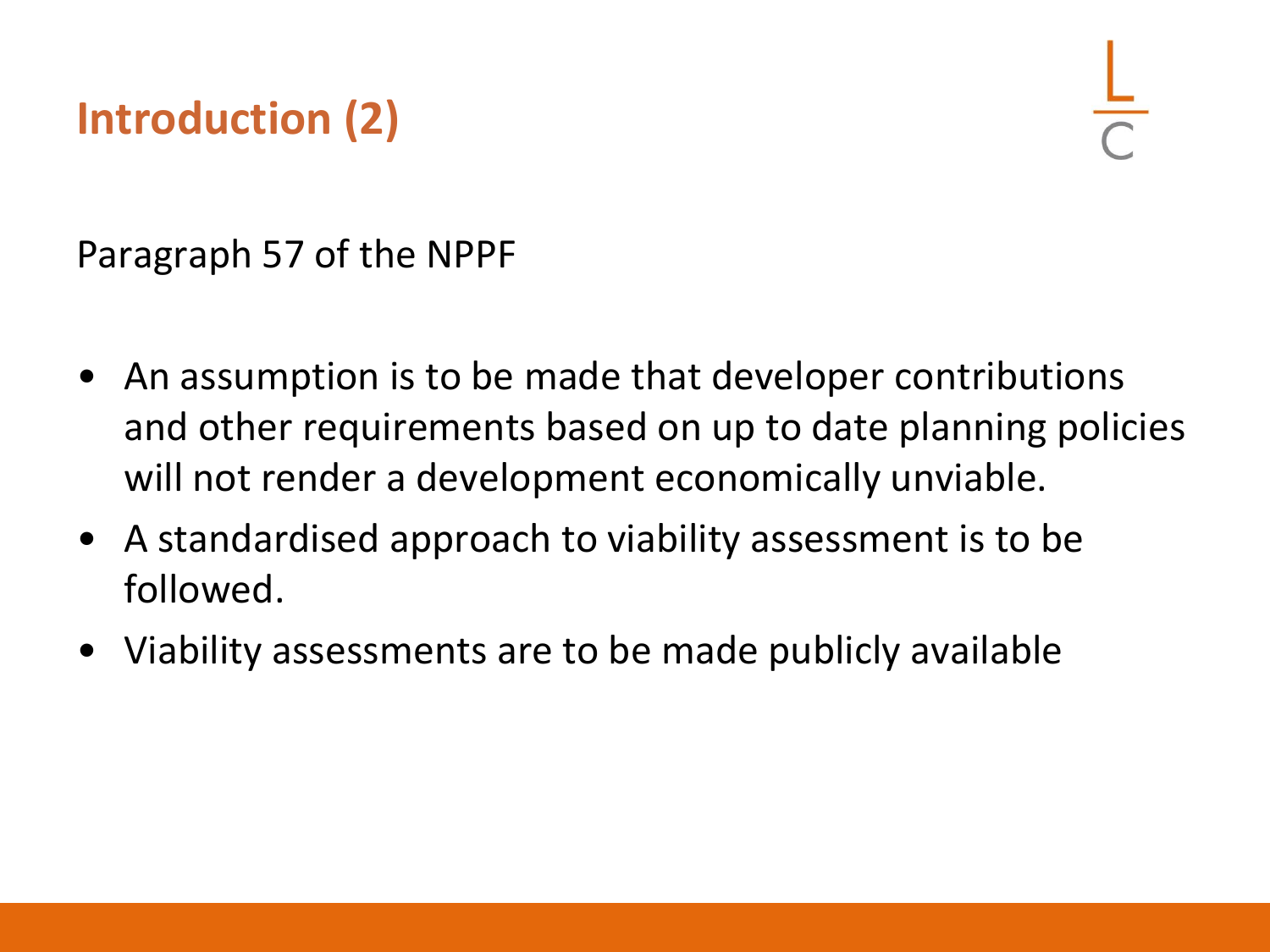# **Plan making (1)**

- The 'soundness tests' remain as in NPPF 1 (paragraph 35)
	- The test of whether a plan is effective includes whether it is deliverable over the plan period
- Paragraph 1 of the PPG on Viability states:

*..policy requirements should be informed by evidence of infrastructure and affordable housing need, and a proportionate assessment of viability that takes into account all relevant policies, and local and national standards, including the cost implications of the Community Infrastructure Levy (CIL) and section 106.*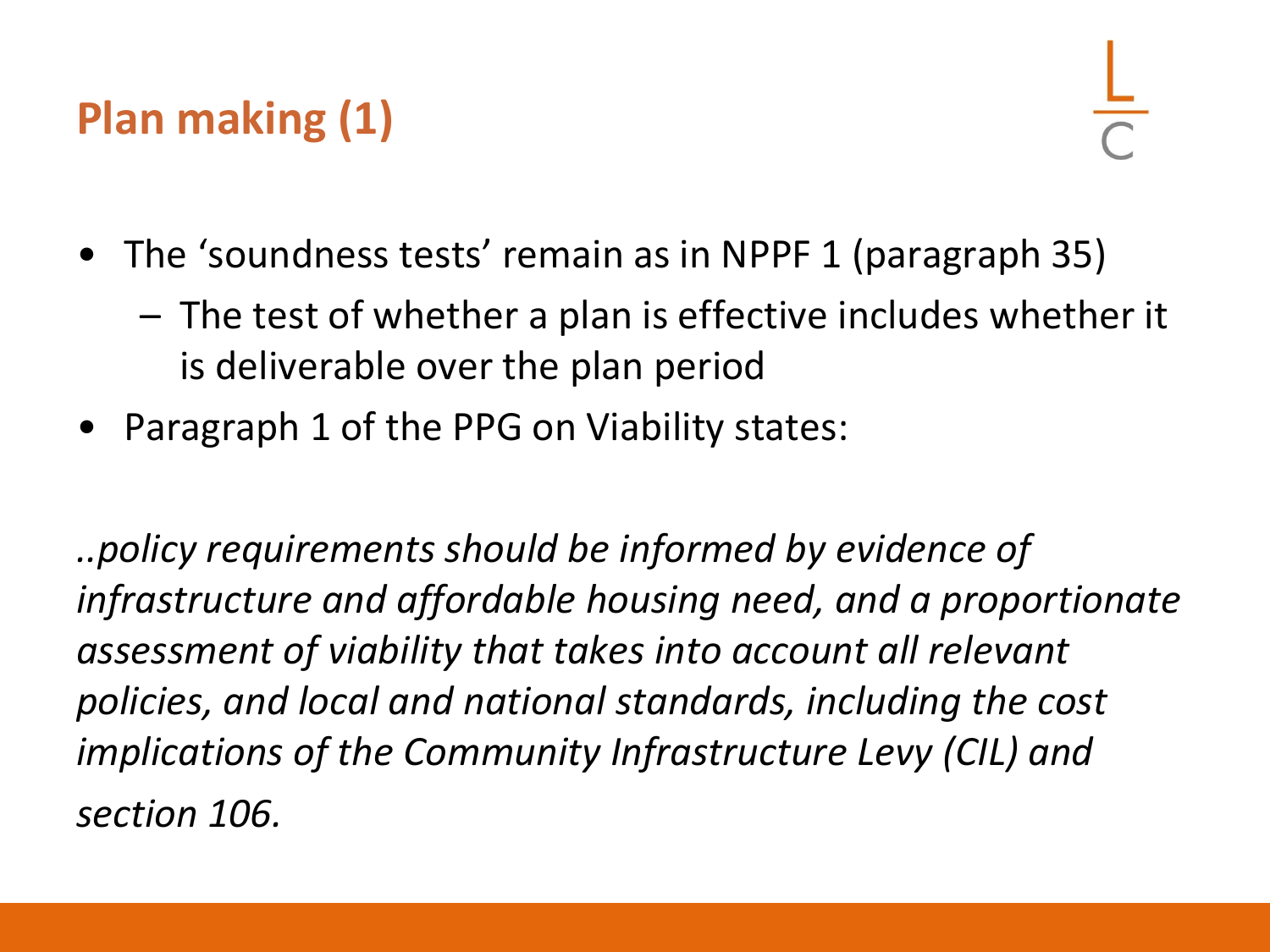# **Plan making (2)**

PPG on Viability paragraph 3

*Assessing the viability of plans does not require individual testing of every site or assurance that individual sites are viable. Plan makers can use site typologies to determine viability at the plan making stage. Assessment of samples of sites may be helpful to support evidence. In some circumstances more detailed assessment may be necessary for particular areas or key sites on which the delivery of the plan relies.*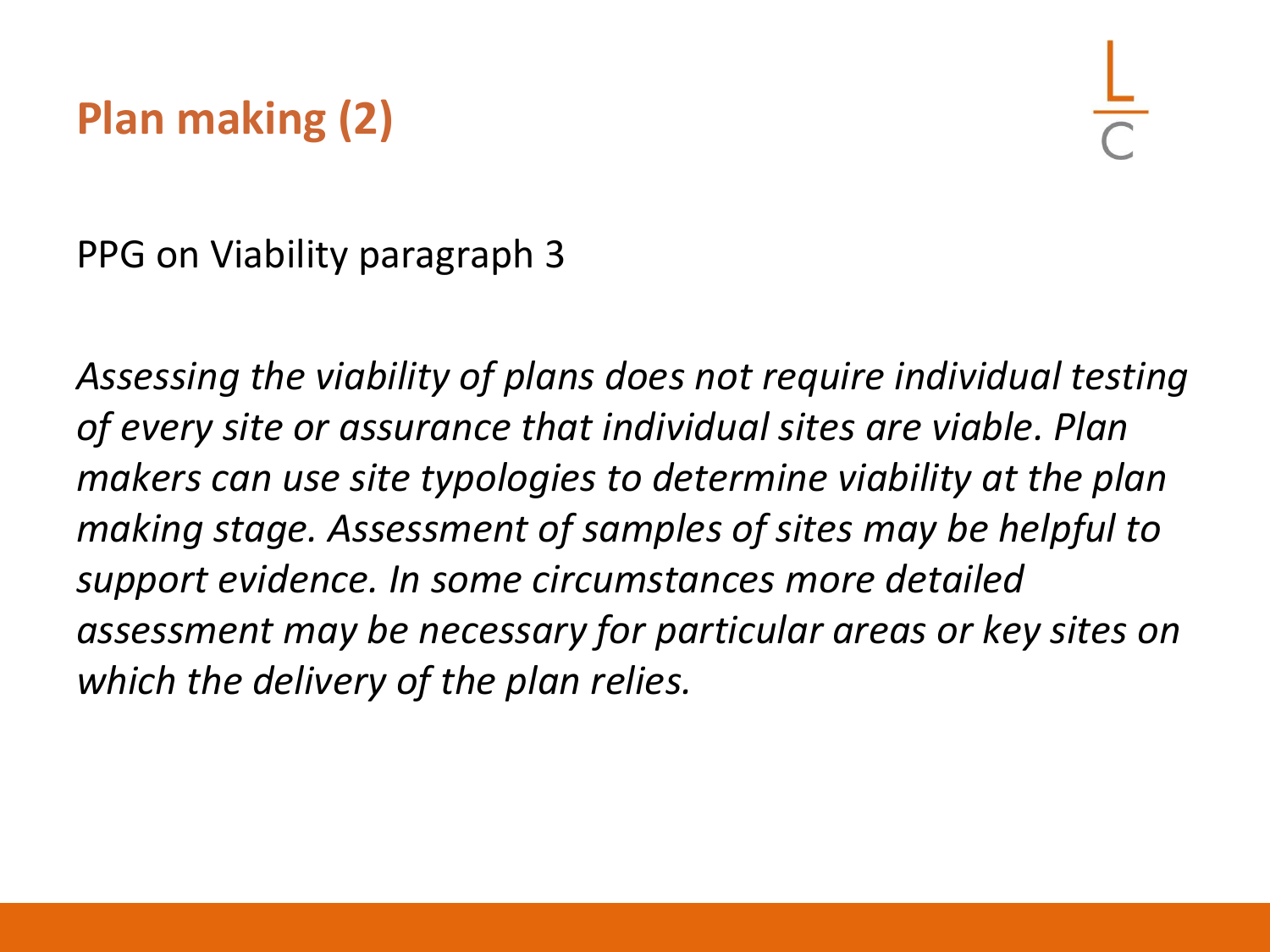#### Government's response to consultation on the revised NPPF

*The final framework reflects the Government's intention that plans should set out policy requirements for contributions from developers towards infrastructure and affordable housing, and that those policies should not undermine the deliverability of the plan. National planning guidance sets out the approach that plan makers should take to assessing viability to ensure that the plan is deliverable.*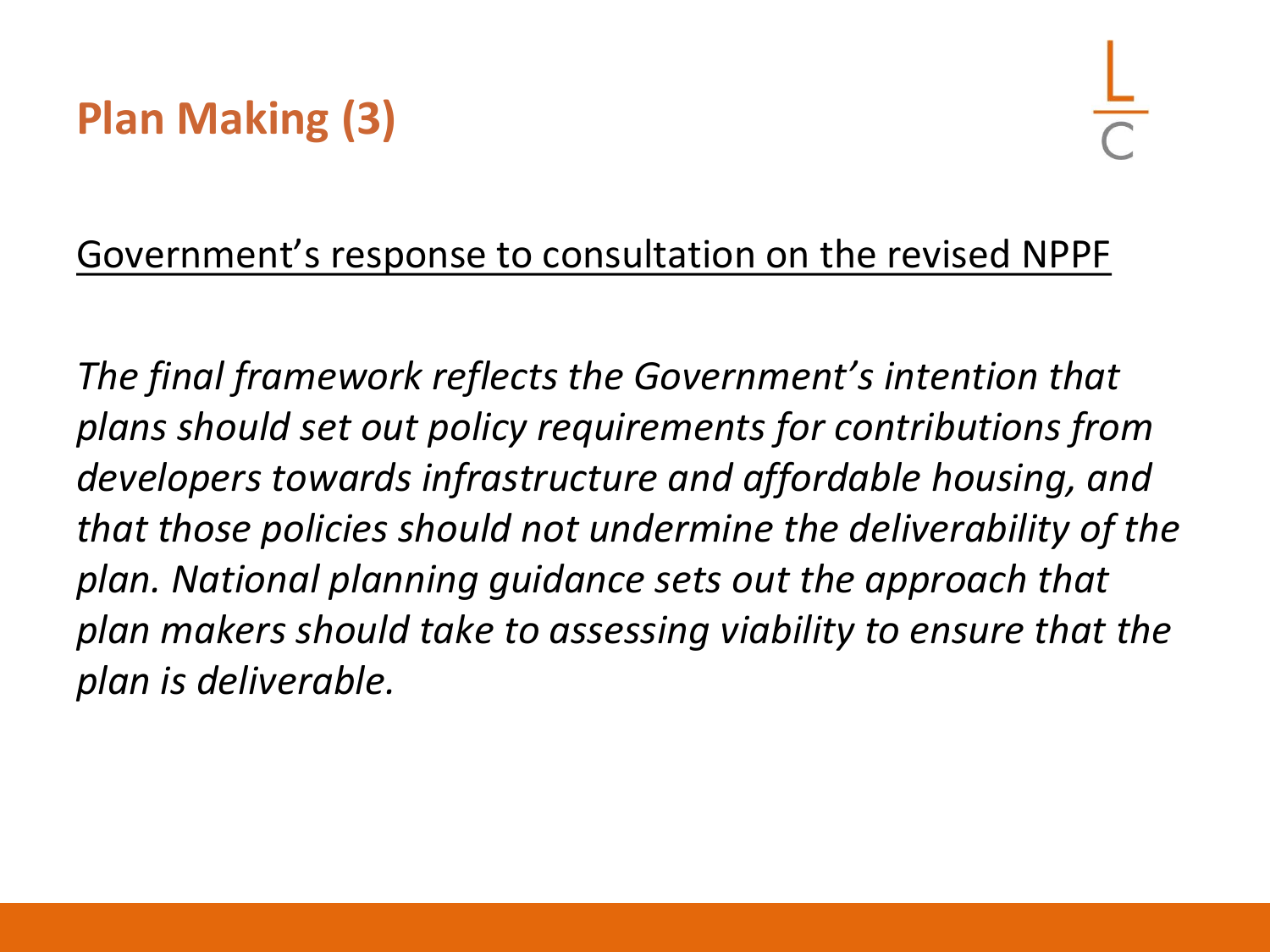#### **Decision Taking (1)**

Paragraph 57 of the NPPF

*Where up-to-date policies have set out the contributions expected from development, planning applications that comply with them should be assumed to be viable. It is up to the applicant to demonstrate whether particular circumstances justify the need for a viability assessment at the application stage.*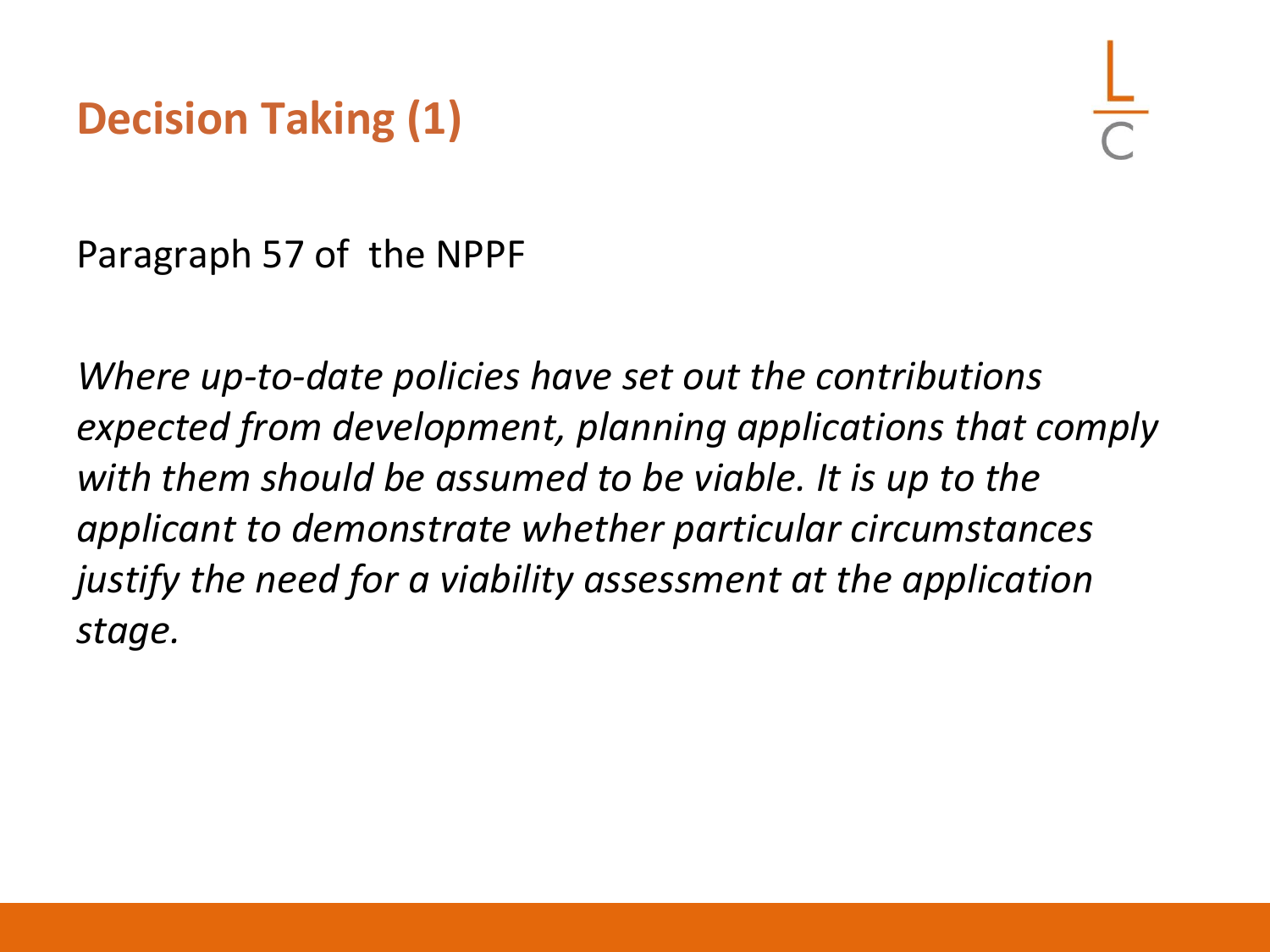

Paragraph 8 of the PPG

*Where a viability assessment is submitted to accompany a planning application this should be based upon and refer back to the viability assessment that informed the plan; and the applicant should provide evidence of what has changed since then.*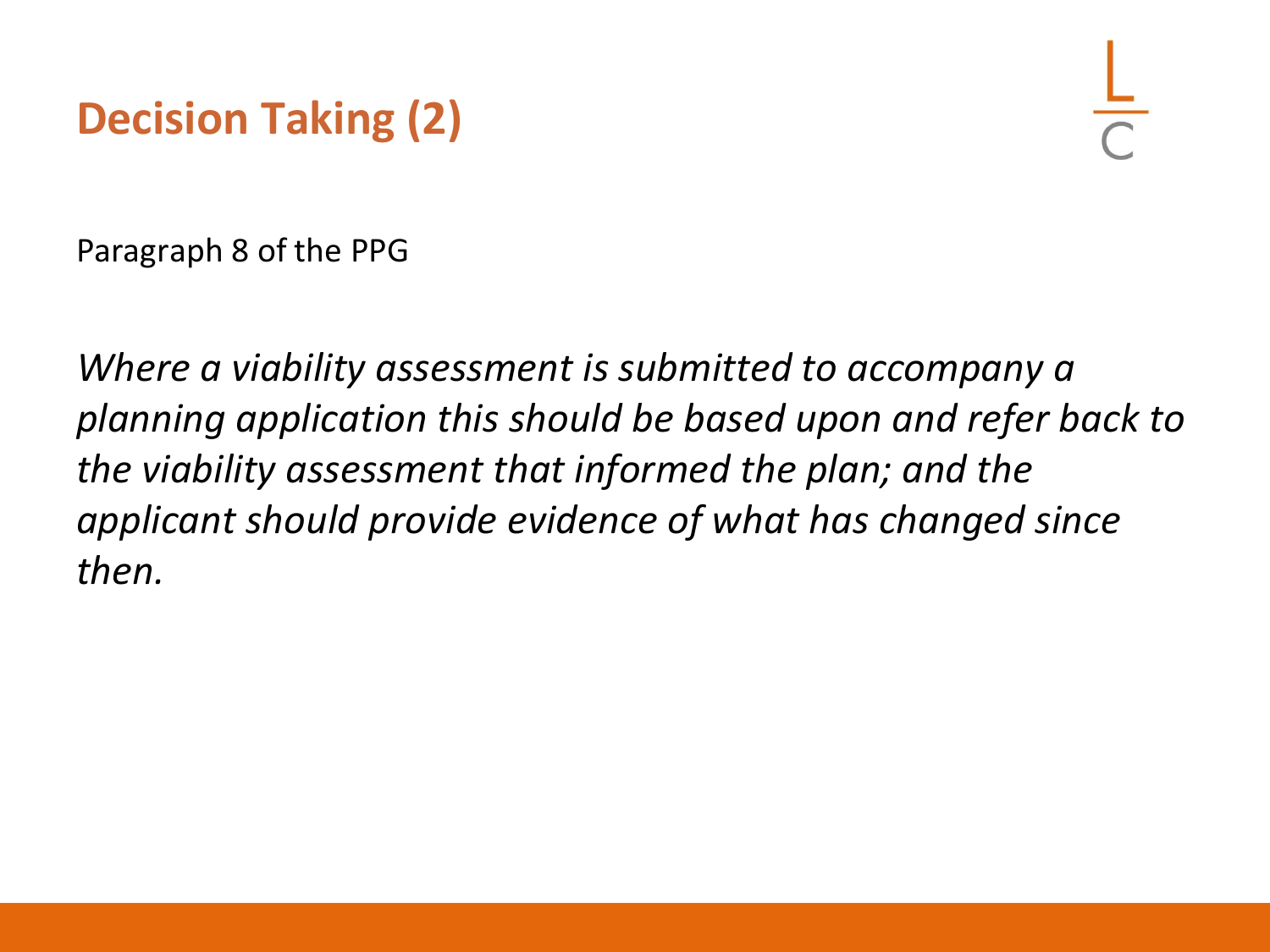# **Decision Taking (3)**

- It is difficult to see how, save in relation to strategic sites, the approach taken at the plan- making stage will be applicable to a proposal on a particular site.
- It is open to a developer to justify the need for a viability assessment at the application stage
- Assessments are likely to be made available to the public
- Review mechanisms are likely to be used in cases where a proposal which does not meet policy requirements is permitted based on a viability assessment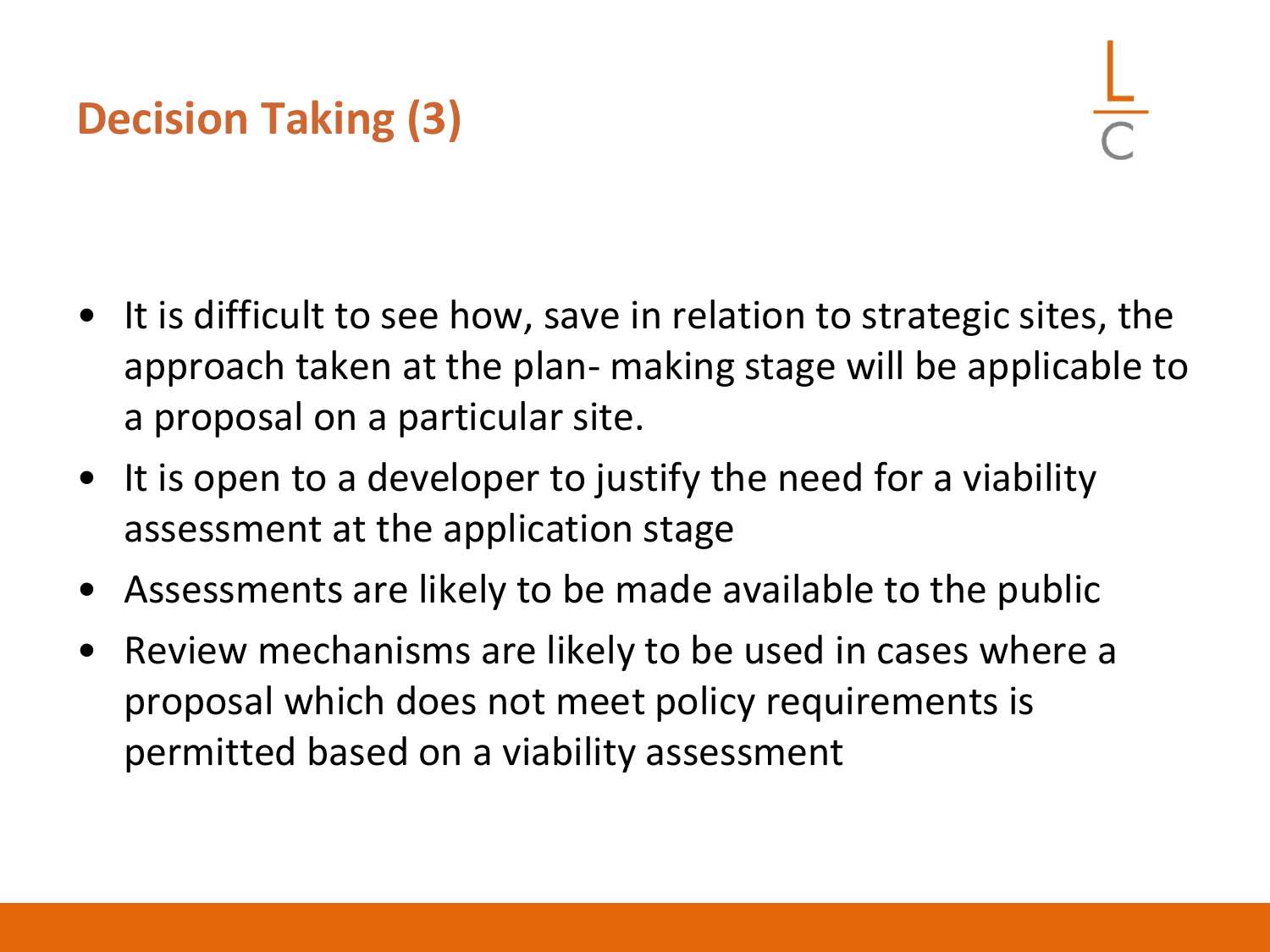#### **The Standardised Approach (1)**

- 
- This applies at the plan making and decision taking stages (paragraph 57 NPPF)
- The approach is set out in the PPG
- The approach applies to costs and values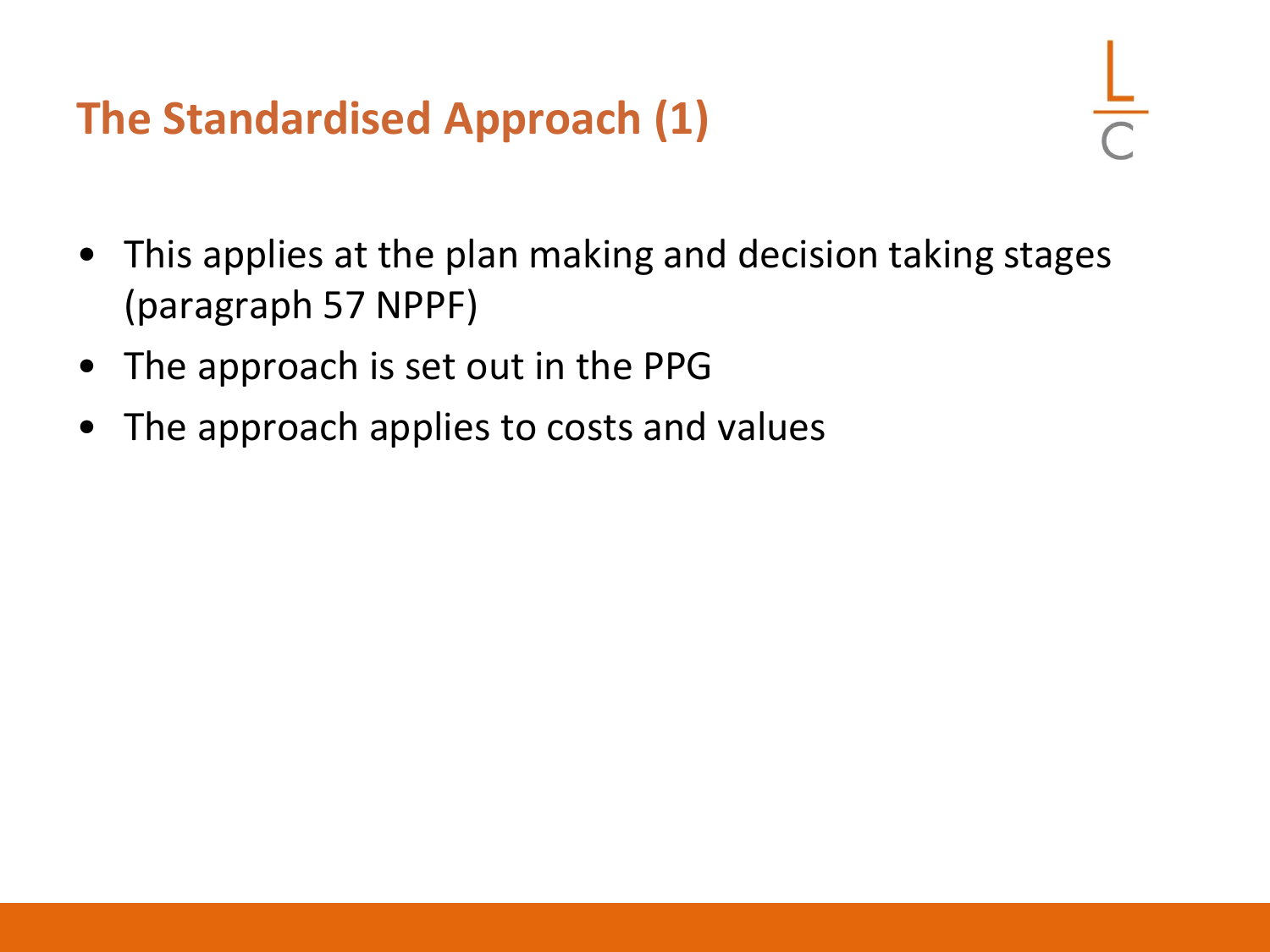#### **The Standardised Approach (2) Land Value**

#### **Land Value**

PPG paragraphs 13-17

- EUV plus
- AUV limited to cases where there is an implementable planning permission

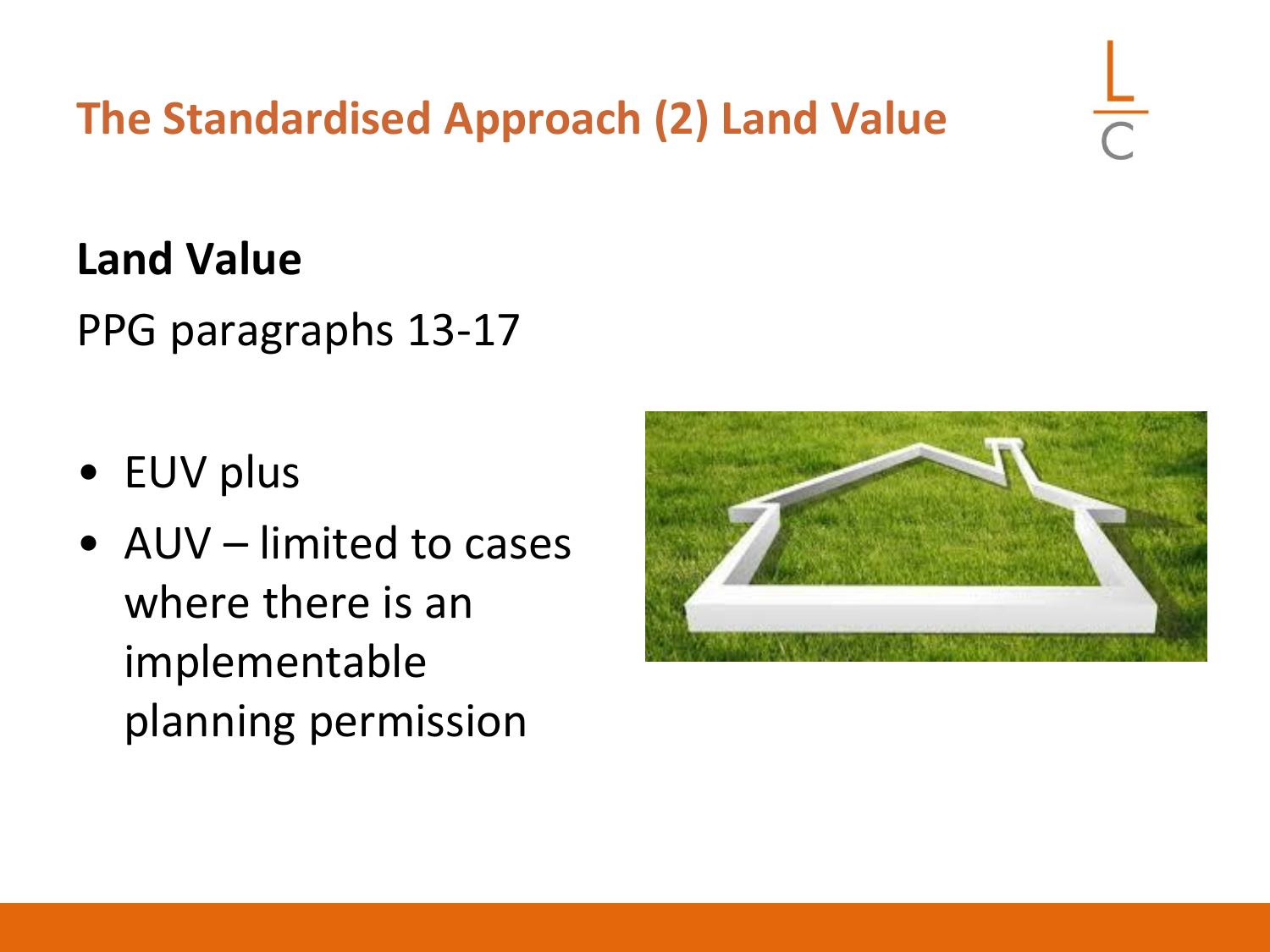# **Standardised Approach (3) – Land Value**

- A local plan can set out circumstances in which AUV might be used
- An applicant may have to make a planning application to establish an AUV
- The AUV planning application might be refused and the appeals conjoined
	- A viability assessment will have to be submitted to justify the AUV benchmark
	- The viability assessment for the primary scheme will need to consider alternative outcomes based on the outcome of the AUV application appeal.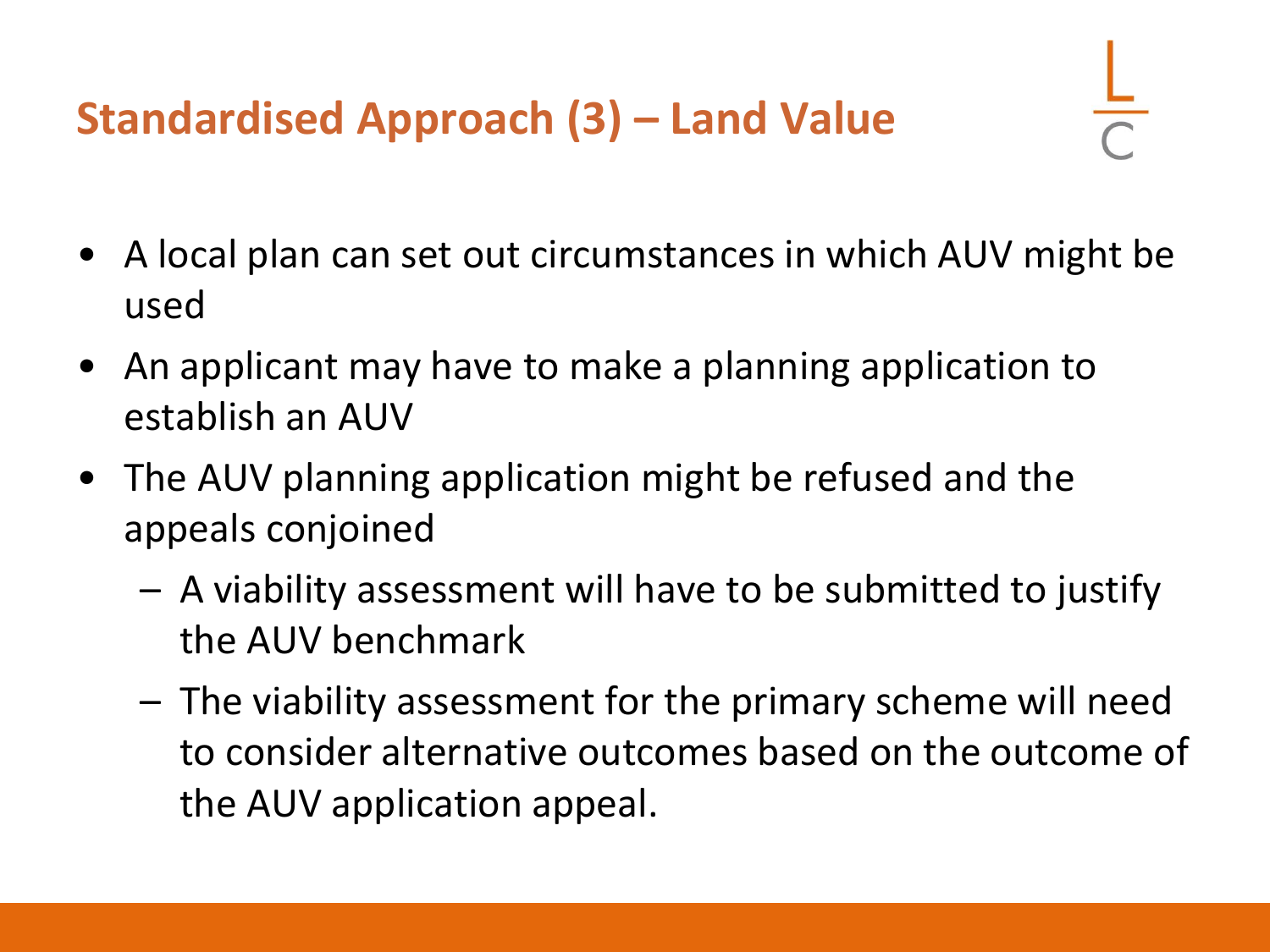**Standardised Approach (4) Profit**

For plan making a value of 15-20% of gross development value is indicated (PPG paragraph 18)